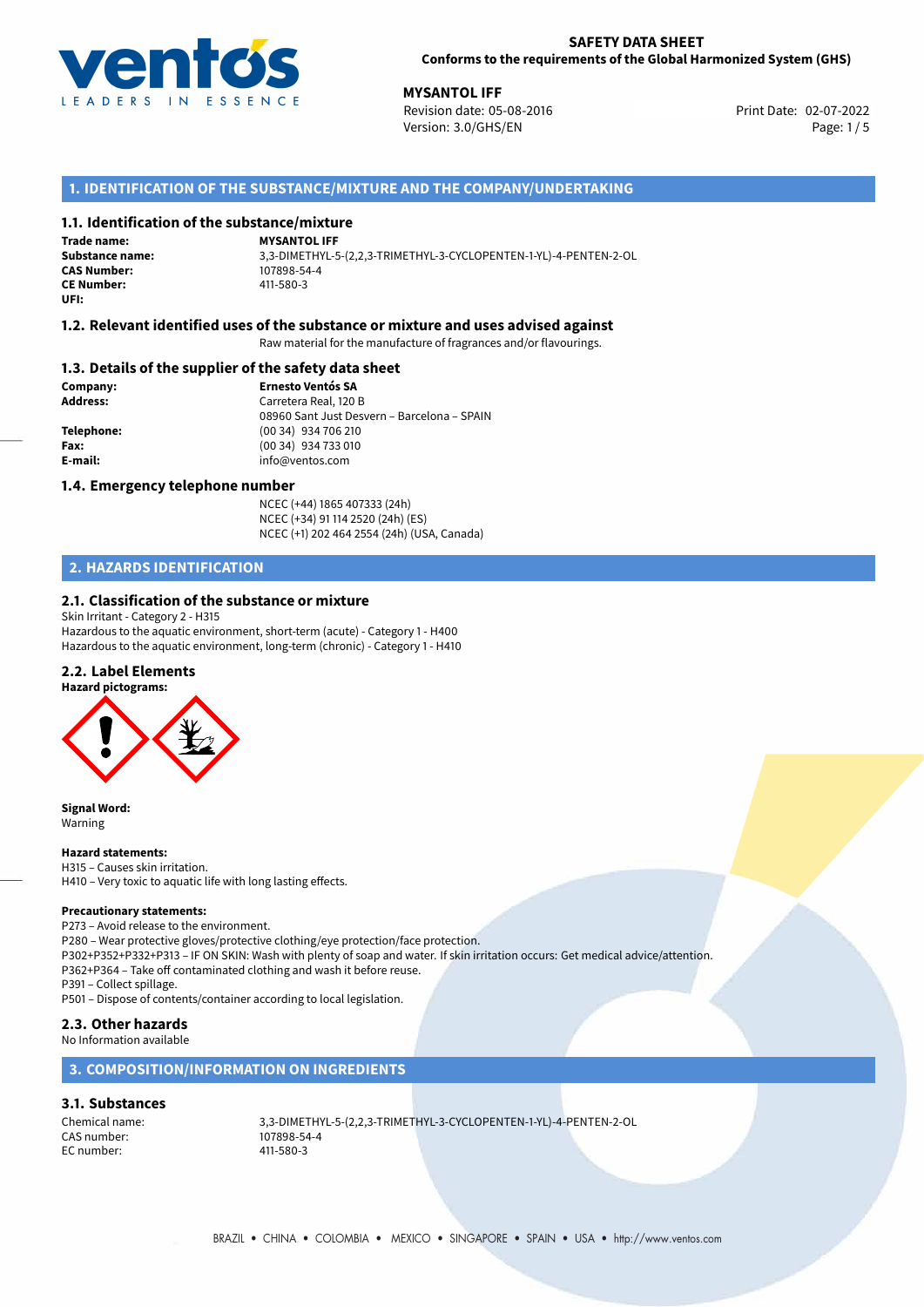

**MYSANTOL IFF**<br>
Revision date: 05-08-2016 **Print Date: 02-07-2022** Version: 3.0/GHS/EN Page: 2 / 5

### **Hazardous constituents:**

| <b>Chemical Name</b>                                                  | % (w/w)   | <b>CAS No</b><br><b>EC No</b> | <b>Classification according to GHS</b>                                                                                                                                                             |
|-----------------------------------------------------------------------|-----------|-------------------------------|----------------------------------------------------------------------------------------------------------------------------------------------------------------------------------------------------|
| 3,3-DIMETHYL-5-(2,2,3-TRIMETHYL-3-<br>CYCLOPENTEN-1-YL)-4-PENTEN-2-OL | $\geq$ 50 | 107898-54-<br>4<br>411-580-3  | Skin Irritant - Category 2 - H315<br>Hazardous to the aquatic environment, short-term (acute) - Category 1 - H400<br>Hazardous to the aquatic environment, long-term (chronic) - Category 1 - H410 |

[See the full text of the hazard statements in section 16.](#page-4-0)

## **3.2. Mixtures**

Not applicable.

## **4. FIRST-AID MEASURES**

# **4.1. Description of necessary first aid measures**

| Ingestion:    | Rinse mouth with water.                                                                                               |  |  |
|---------------|-----------------------------------------------------------------------------------------------------------------------|--|--|
|               | Obtain medical advice.                                                                                                |  |  |
|               | Keep at rest. Do not induce vomiting.                                                                                 |  |  |
| Eye contact:  | In case of contact with eyes, rinse immediately with plenty of water for at least 15 minutes and seek medical advice. |  |  |
| Inhalation:   | Remove person to fresh air and keep at rest.                                                                          |  |  |
|               | Seek immediate medical advice.                                                                                        |  |  |
| Skin contact: | Take off immediately all contaminated clothing.                                                                       |  |  |
|               | Thoroughly wash affected skin with soap and water.                                                                    |  |  |
|               | Seek medical attention if symptoms persist.                                                                           |  |  |

# **4.2. Most important symptoms and effects, both acute and delayed**

No information available.

# **4.3. Indication of any immediate medical attention and special treatment needed**

No information available.

# **5. FIRE-FIGHTING MEASURES**

## **5.1. Extinguishing Media**

Water spray, carbon dioxide, dry chemical powder or appropriate foam. For safety reasons do not use full water jet.

## **5.2. Special hazards arising from the substance or mixture**

Known or Anticipated Hazardous Products of Combustion: Emits toxic fumes under fire conditions.

## **5.3. Advice for firefighters**

High temperatures can lead to high pressures inside closed containers. Avoid inhalation of vapors that are created. Use appropriate respiratory protection. Do not allow spillage of fire to be poured into drains or watercourses. Wear self-contained breathing apparatus and protective clothing.

# **6. ACCIDENTAL RELEASE MEASURES**

### **6.1. Personal precautions, protective equipment and emergency procedures**

Evacuate surronding areas. Ensure adequate ventilation. Keep unnecessary and unprotected personnel from entering. Do not breathe vapor/spray. Avoid contact with skin and eyes. Information regarding personal protective measures: see section 8.

### **6.2. Environmental precautions**

To avoid possible contamination of the environment, do not discharge into any drains, surface waters or groundwaters.

### **6.3. Methods and materials for containment and cleaning up**

Cover with an inert, inorganic, non-combustible absorbent material (e.g. dry-lime, sand, soda ash). Place in covered containers using non-sparking tools and transport outdoors. Avoid open flames or sources of ignition (e.g. pilot lights on gas hot water heater). Ventilate area and wash spill site after material pickup is complete.

## **6.4. Reference to other sections**

Information regarding exposure controls, personal protection and disposal considerations can be found in sections 8 and 13.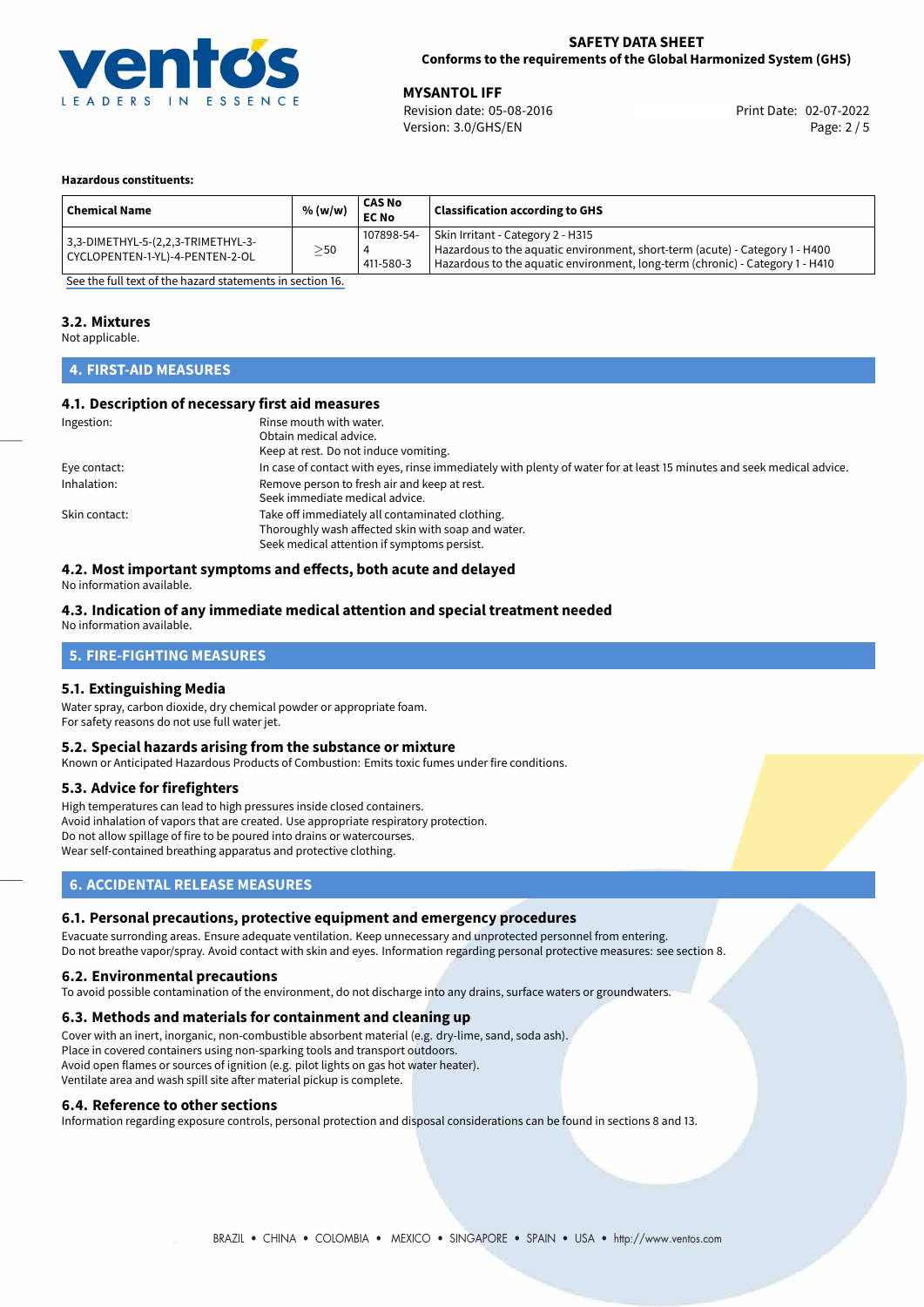

**MYSANTOL IFF**<br>
Revision date: 05-08-2016 **Print Date: 02-07-2022** Version: 3.0/GHS/EN Page: 3 / 5

# **7. HANDLING AND STORAGE**

# **7.1. Precautions for safe handling**

Do not store or handle this material near food or drinking water. Do not smoke. Avoid contact with the eyes, skin and clothing. Wear protective clothing and use glasses. Observe the rules of safety and hygiene at work. Keep in the original container or an alternative made from a compatible material.

# **7.2. Conditions for safe storage, including any incompatibilities**

Store in tightly closed and preferably full containers in a cool, dry and ventilated area, protected from light. Keep away from sources of ignition (e.g. hot surfaces, sparks, flame and static discharges). Keep away from incompatible materials (see section 10).

## **7.3. Specific end use(s)**

No information available.

**8. EXPOSURE CONTROLS AND PERSONAL PROTECTION**

# **8.1. Control parameters**

Components with occupational exposure limits: None known.

### **8.2. Exposure controls**

Measures should be taken to prevent materials from being splashed into the body. Provide adequate ventilation, according to the conditions of use. Use a mechanical exhaust if required.

## **8.3. Individual protection measures, such as personal protective equipment**

| Eye/Face protection:             | Chemical safety goggles are recommended. Wash contaminated goggles before reuse.                                                            |  |  |  |  |
|----------------------------------|---------------------------------------------------------------------------------------------------------------------------------------------|--|--|--|--|
| Hand Protection:                 | Chemical-resistant gloves are recommended. Wash contaminated gloves before reuse.                                                           |  |  |  |  |
| Body protection:                 | Personal protective equipment for the body should be selected based on the task being performed and the risks<br>involved.                  |  |  |  |  |
| Respiratory Protection:          | In case of insufficient ventilation, use suitable respiratory equipment.                                                                    |  |  |  |  |
| Environmental exposure controls: | Emissions from ventilation or process equipment should be checked to ensure they comply with environmental<br>protection legislation.       |  |  |  |  |
|                                  | In some cases, filters or engineering modifications to the process equipment will be necessary to reduce emissions to<br>acceptable levels. |  |  |  |  |
|                                  |                                                                                                                                             |  |  |  |  |

# **9. PHYSICAL AND CHEMICAL PROPERTIES**

# **9.1. Information on basic physical and chemical properties**

| Appearance:                            | Liquid                       |
|----------------------------------------|------------------------------|
| Colour:                                | Conforms to standard         |
| Odour:                                 | Conforms to standard         |
| Odour theshold:                        | Not determined               |
| pH:                                    | Not determined               |
| Melting point/freezing point:          | Not determined               |
| Boling point/boiling range (°C):       | Not determined               |
| Flash point:                           | $101^{\circ}$ C              |
| Evaporation rate:                      | Not determined               |
| Flammability:                          | Not determined               |
| Lower flammability/Explosive limit:    | Not determined               |
| Upper flammability/Explosive limit:    | Not determined               |
| Vapour pressure:                       | Not determined               |
| Vapour Density:                        | Not determined               |
| Density:                               | $0,896 - 0,905$ g/mL (20°C)  |
| Relative density:                      | $0,896 - 0,905(20^{\circ}C)$ |
| Water solubility:                      | <b>INSOLUBLE IN WATER</b>    |
| Solubility in other solvents:          | <b>SOLUBLE IN ETHANOL</b>    |
| Partition coefficient n-octanol/water: | Not determined               |
| Auto-ignition temperature:             | Not determined               |
| Decomposition temperature:             | Not determined               |
| Viscosity, dynamic:                    | Not determined               |
| Viscosity, kinematic:                  | Not determined               |
| Explosive properties:                  | Not determined               |
| Oxidising properties:                  | <b>NONE EXPECTED</b>         |
|                                        |                              |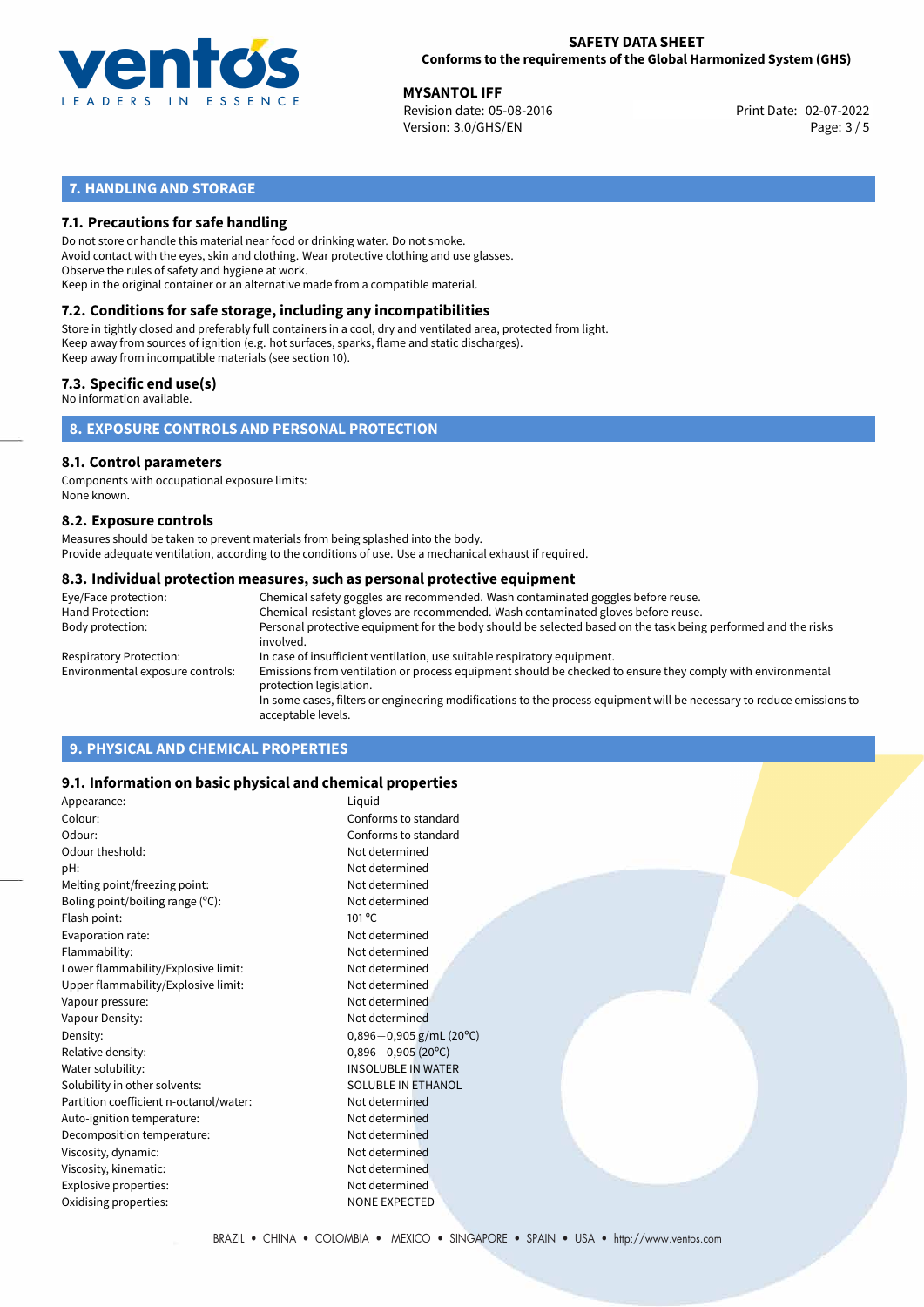

**MYSANTOL IFF**<br>
Revision date: 05-08-2016 **Print Date: 02-07-2022** Version: 3.0/GHS/EN Page: 4 / 5

# **10. STABILITY AND REACTIVITY**

## **10.1. Reactivity**

No hazardous reactions if stored and handled as prescribed/indicated.

## **10.2. Chemical stability**

The product is stable if stored and handled as prescribed/indicated.

## **10.3. Possibility of hazardous reactions**

No hazardous reactions if stored and handled as prescribed/indicated.

## **10.4. Conditions to Avoid**

Conditions to Avoid: Excessive heat, flame or other ignition sources.

## **10.5. Incompatible materials**

Avoid contact with strong acids and bases and oxidizing agents.

## **10.6. Hazardous decomposition products**

During combustion may form carbon monoxide and unidentified organic compounds.

# **11. TOXICOLOGICAL INFORMATION**

| <b>Acute toxicity</b>                    | Based on the data available, the criteria for classification are not met. |
|------------------------------------------|---------------------------------------------------------------------------|
| <b>Skin corrosion/irritation</b>         | Causes skin irritation.                                                   |
| Serious eye damage/irritation            | Based on the data available, the criteria for classification are not met. |
| <b>Respiratory or skin sensitisation</b> | Based on the data available, the criteria for classification are not met. |
| <b>Germ cell mutagenicity</b>            | Based on the data available, the criteria for classification are not met. |
| Carcinogenicity                          | Based on the data available, the criteria for classification are not met. |
| <b>Reproductive toxicity</b>             | Based on the data available, the criteria for classification are not met. |
| <b>STOT-single exposure</b>              | Based on the data available, the criteria for classification are not met. |
| <b>STOT-repeated exposure</b>            | Based on the data available, the criteria for classification are not met. |
| <b>Aspiration hazard</b>                 | Based on the data available, the criteria for classification are not met. |

# **12. ECOLOGICAL INFORMATION**

## **12.1. Toxicity**

**Assessment:** Very toxic to aquatic life with long lasting effects. **Experimental/calculated data:** No information available.

**12.2. Degradability** Biodegradation : Not readily biodegradable.

# **12.3. Bioaccumulative potential**

No information available.

**12.4. Soil mobility** No information available.

# **12.5. Other adverse effects**

See also sections 6, 7, 13 and 15 Do not allow to get into waste water or waterways.

# **13. DISPOSAL CONSIDERATIONS**

### **13.1. Waste treatment methods**

Dispose of in accordance with national and local environmental regulations.